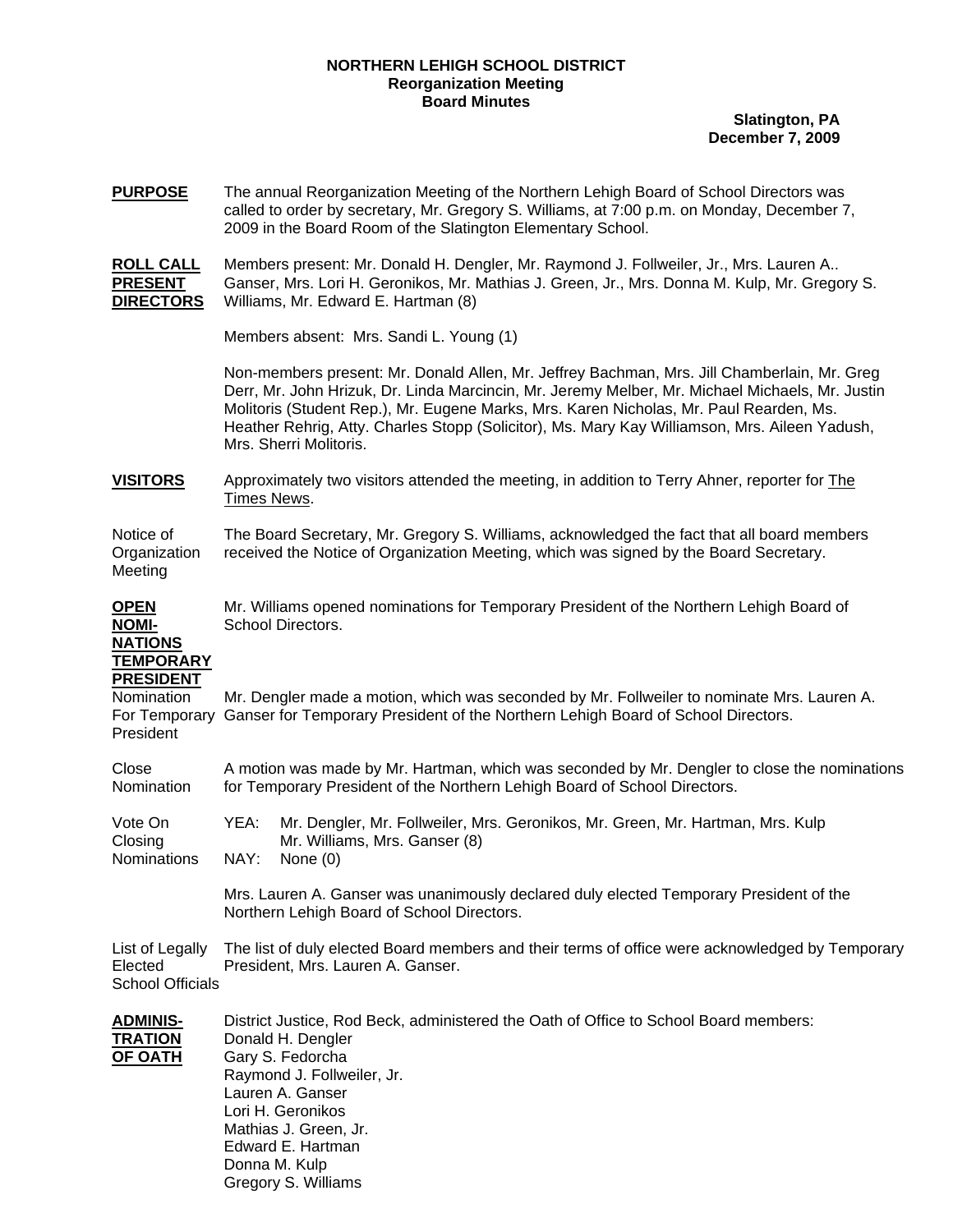## **SECTION 321 – OATH OF OFFICE**

I do solemnly swear (or affirm) that I will support, obey, and defend the Constitution of the United States and the Constitution of this Commonwealth, and that I shall fulfill the duties of my office as a school director for Northern Lehigh School District with fidelity.

- **ELECTION** Mrs. Lauren A. Ganser, Temporary President, called for nominations for President of the **OF** Northern Lehigh Board of School Directors for a one-year term. **PRESIDENT**
- Nominations Mr. Dengler made a motion, which was seconded by Mr. Follweiler, to nominate Mr. For Edward E. Hartman for President of the Northern Lehigh Board of School Directors for a President one-year term.

Close **A** motion was made by Mr. Hartman which was seconded by Mrs. Kulp, that nominations for Nominations President of the Northern Lehigh Board of School Directors be closed.

Vote On YEA: Mr. Dengler, Mr. Fedorcha, Mr. Follweiler, Mrs. Ganser, Mrs. Geronikos, Mr. Green, Closing Mr. Hartman, Mrs. Kulp, Mr. Williams (9) Nominations NAY: None (0)

Vote on ROLL CALL:

- Edward E. YEA: Mr. Dengler, Mr. Follweiler, Mrs. Ganser, Mr. Green, Mrs. Kulp, Mr. Williams, Hartman Mr. Hartman (7) President NAY: Mrs. Geronikos, Mr. Fedorcha (2)
	- Motion Carried.
- Edward E. Mrs. Ganser confirmed by a vote of 7 to 2, Mr. Edward E. Hartman duly elected President Hartman of the Northern Lehigh Board of School Directors for a one-year term.
- Board President

President

- **ELECTION** President Hartman called for nominations for Vice-President of the Northern Lehigh Board of **OF VICE** School Directors for a one-year term. **PRESIDENT**
- Nominations Mr. Dengler made a motion, which was seconded by Mr. Follweiler, to nominate Mrs. For Vice Lauren A. Ganser for Vice President of the Northern Lehigh Board of School Directors for a President one-year term.

Close A motion was made by Mr. Williams, with a second by Mr. Dengler, that the nominations for Nominations Vice President of the Northern Lehigh Board of School Directors be closed. For Vice-

| Vote On     | YEA:       | Mr. Dengler, Mr. Fedorcha, Mr. Follweiler, Mrs. Ganser, Mrs. Geronikos, Mr. Green, |  |
|-------------|------------|------------------------------------------------------------------------------------|--|
| Closing     |            | Mr. Hartman, Mrs. Kulp, Mr. Williams (9)                                           |  |
| Nominations | NAY:       | None (0)                                                                           |  |
| Vote on     | ROLL CALL: |                                                                                    |  |
| Lauren A.   | YEA:       | Mr. Follweiler, Mrs. Ganser, Mrs. Geronikos, Mr. Green, Mrs. Kulp, Mr. Williams,   |  |
| Ganser      |            | Mr. Dengler, Mr. Hartman (8)                                                       |  |

President Motion Carried. Lauren A. Mr. Hartman confirmed by a vote of 8 to 1, Mrs. Lauren A. Ganser duly elected Vice-Ganser President of the Northern Lehigh Board of School Directors for a one- year term. Board

```
Vice-President
```
Vice- NAY: Mr. Fedorcha (1)